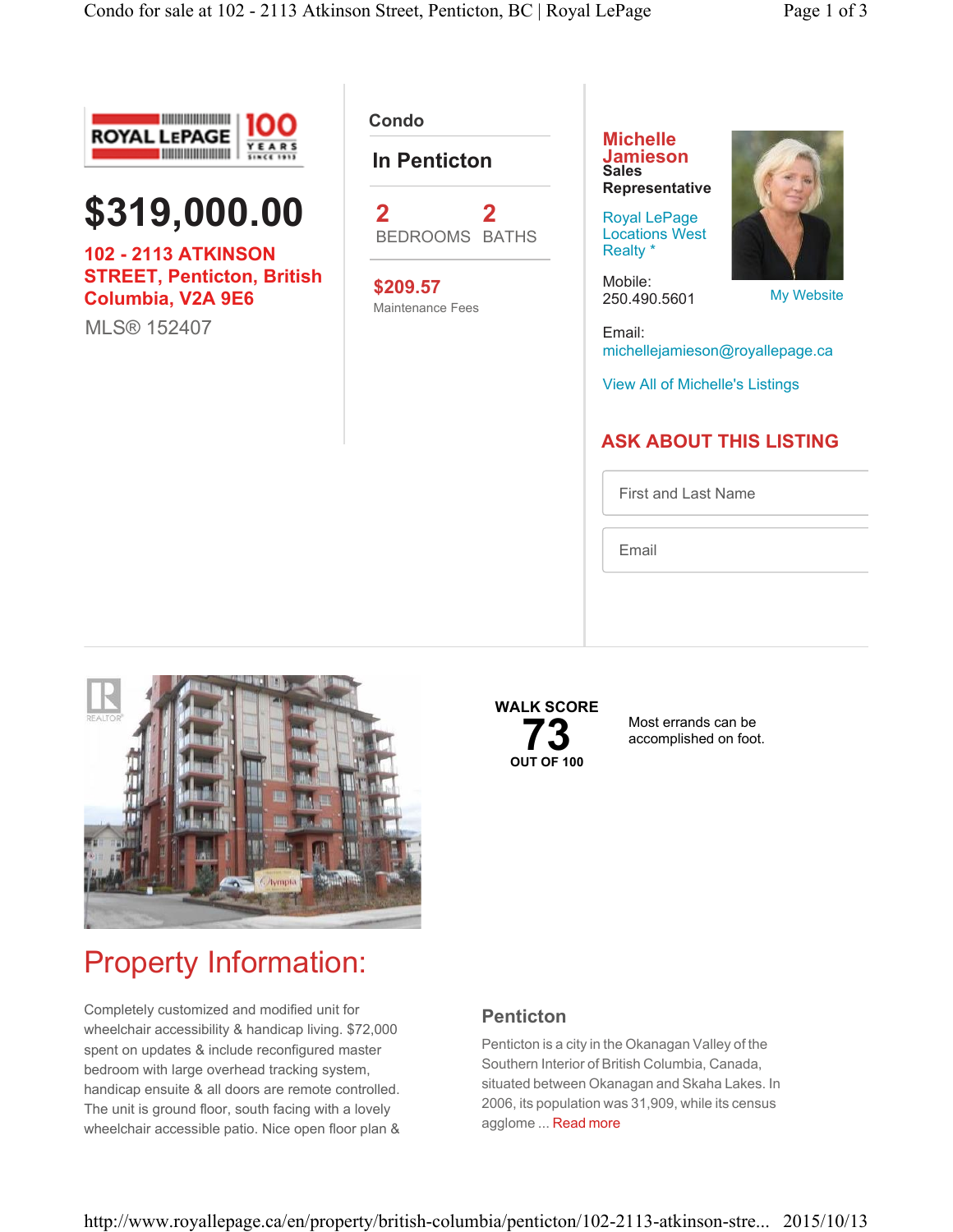close to shopping & transit. All measurements approx. Pls. call LR for more info.

## Property Features:

| <b>OwnershipType:</b>    | Condominium/Strata          |
|--------------------------|-----------------------------|
| <b>Property Type:</b>    | Single Family               |
| <b>Bedrooms:</b>         | 2                           |
| <b>Bathrooms:</b>        | 2                           |
| <b>Maintenance Fees:</b> | \$209.57 Monthly            |
| <b>Amenities Nearby:</b> | Public Transit, Shopping    |
| Landscape                | Landscaped                  |
| <b>Features:</b>         |                             |
| <b>Parking Type:</b>     | Parking Spaces, Underground |
| Features:                | Flevator                    |
| <b>Floor Space</b>       | 1220.00 Square Feet         |
| (approx):                |                             |
| Sewer:                   | Municipal sewage system     |
|                          |                             |

## Building Features:

| <b>Fireplace Type:</b> | Conventional              |
|------------------------|---------------------------|
| <b>Roof Material:</b>  | Metal                     |
| <b>Appliances:</b>     | Refrigerator, Dishwasher, |
|                        | Washer, Dryer, Stove      |
| Style:                 | Apartment                 |
| <b>Heating Fuel:</b>   | Natural gas               |
| <b>Roof Style:</b>     | Unknown                   |
| <b>Heating Type:</b>   | Forced air                |
| <b>Fireplace Fuel:</b> | Gas                       |
| <b>Construction</b>    | Steel frame               |
| <b>Material:</b>       |                           |
| <b>Building Type:</b>  | Apartment                 |
| <b>Basement Type:</b>  | None                      |

### Rooms:

| Living                | Main Level 4.57 m x 4.27 m |
|-----------------------|----------------------------|
| <b>Dining</b>         | Main Level 2.74 m x 3.35 m |
| Kitchen               | Main Level 2.74 m x 3.05 m |
| <b>Master Bedroom</b> | Main Level 3.05 m x 5.49 m |
| <b>Bedroom</b>        | Main Level 3.05 m x 3.35 m |
| <b>Breakfast</b>      | Main Level 2.74 m x 3.66 m |
| <b>Bathroom</b>       | Main Level                 |
| <b>Bathroom</b>       | Main Level                 |